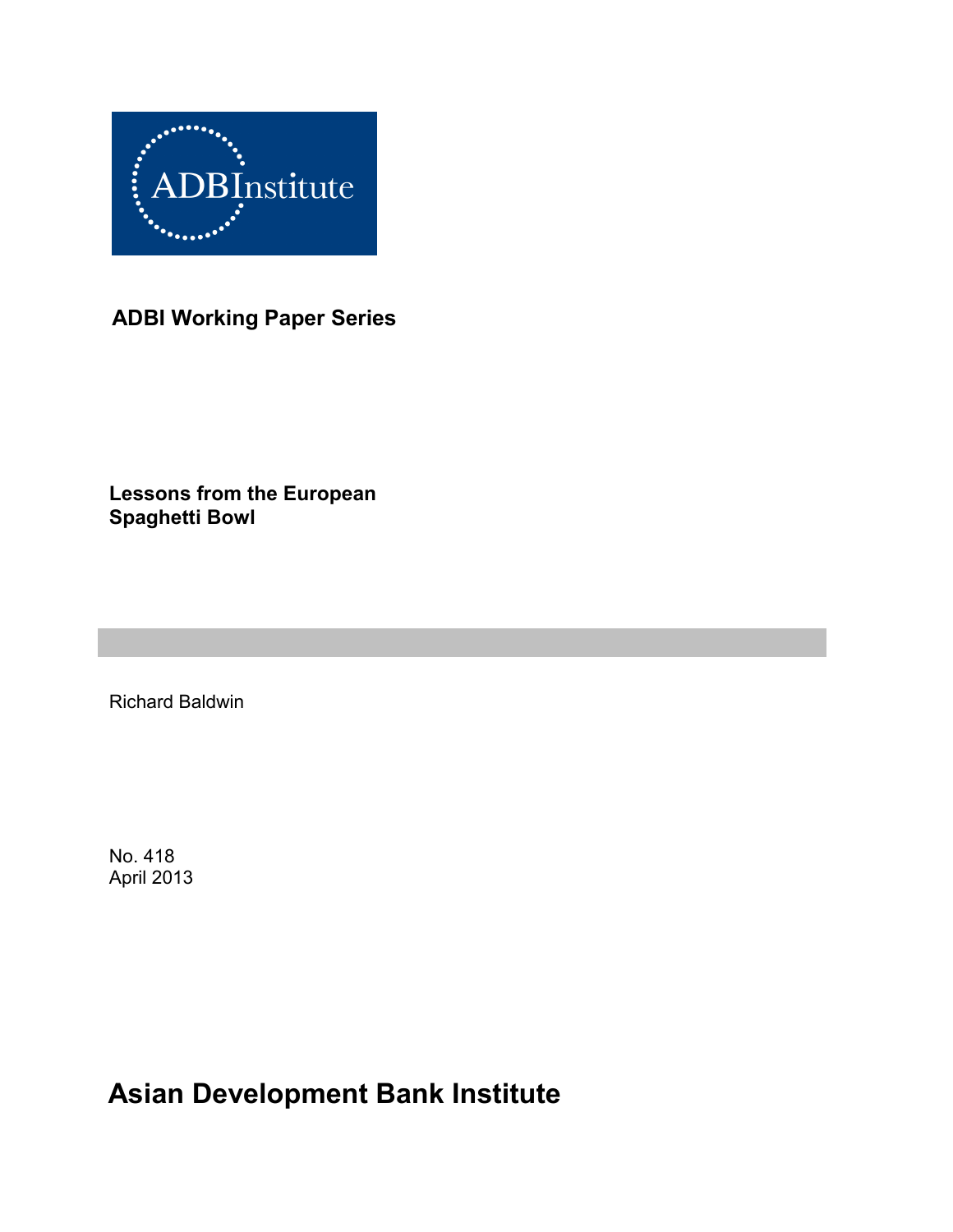Richard Baldwin is professor of international economics, Graduate Institute, Geneva, part-time visiting research professor, University of Oxford, founder and editor-in-chief of [VoxEU.org,](http://voxeu.org/) and policy director at the Centre for Economic Policy Research (CEPR).

This paper was prepared for the Conference on Multilateralizing Asian Regionalism, Tokyo, 18–19 September 2008, organized by ADBI and the Graduate Institute's Centre for Trade and Economic Integration. It was substantially revised in 2013 for final publication. The author thanks Pamela Bombarda for able research assistance on the conference draft and Yuan Xi for help with the final draft.

The views expressed in this paper are the views of the author and do not necessarily reflect the views or policies of ADBI, the ADB, its Board of Directors, or the governments they represent. ADBI does not guarantee the accuracy of the data included in this paper and accepts no responsibility for any consequences of their use. Terminology used may not necessarily be consistent with ADB official terms.

The Working Paper series is a continuation of the formerly named Discussion Paper series; the numbering of the papers continued without interruption or change. ADBI's working papers reflect initial ideas on a topic and are posted online for discussion. ADBI encourages readers to post their comments on the main page for each working paper (given in the citation below). Some working papers may develop into other forms of publication.

Suggested citation:

Baldwin, R. 2013. Lessons from the European Spaghetti Bowl. ADBI Working Paper 418. Tokyo: Asian Development Bank Institute. Available: http://www.adbi.org/workingpaper/2013/04/24/5626.lessons.european.spaghetti.bowl/

Please contact the author for information about this paper.

Email: rbaldwin@cepr.org

Asian Development Bank Institute Kasumigaseki Building 8F 3-2-5 Kasumigaseki, Chiyoda-ku Tokyo 100-6008, Japan

Tel: +81-3-3593-5500 Fax: +81-3-3593-5571 URL: www.adbi.org E-mail: info@adbi.org

© 2013 Asian Development Bank Institute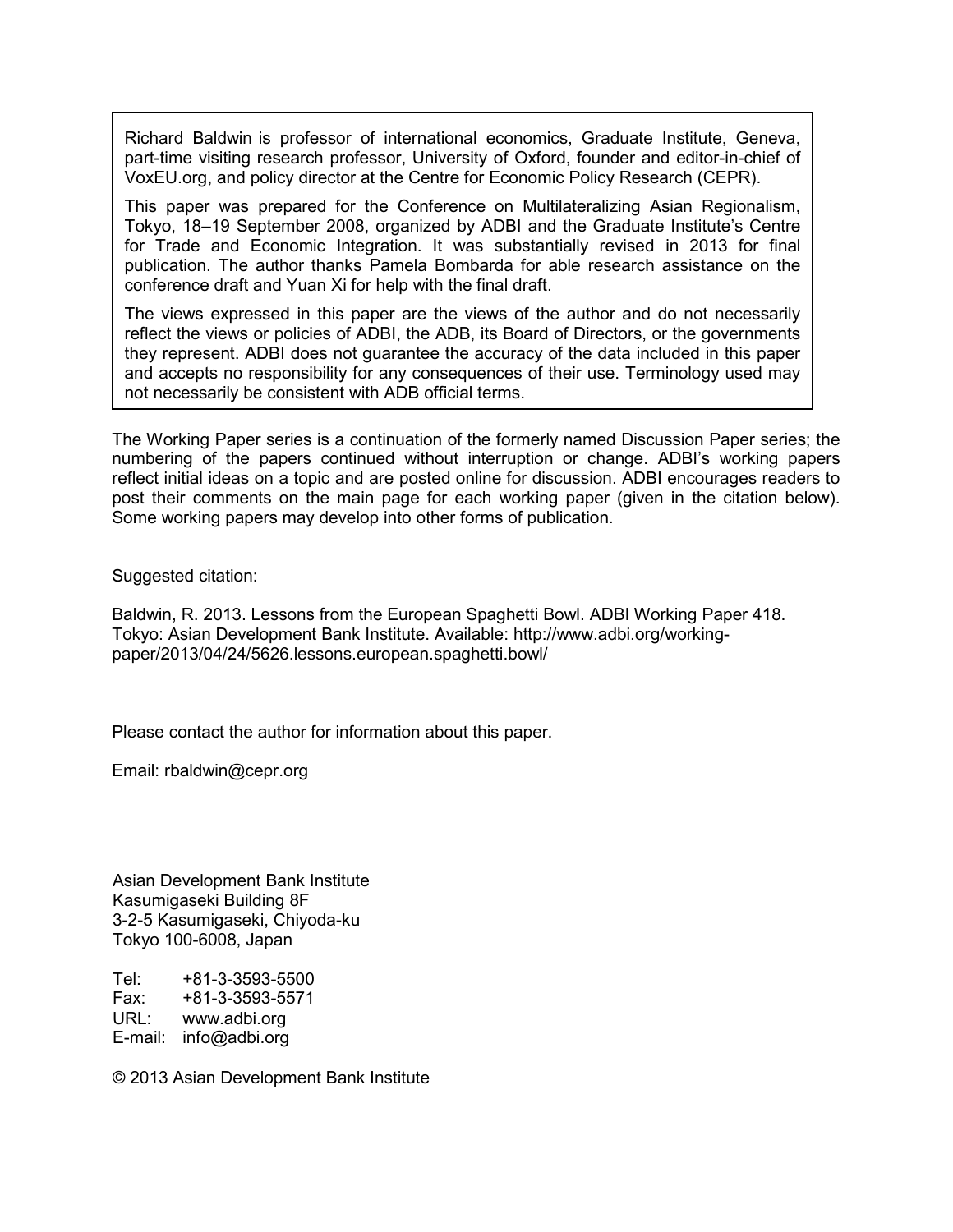#### **Abstract**

European economic integration fascinates and inspires for the way it brought peace to a continent torn by violent and long-standing rivalries. The lessons from Europe, however, cannot be applied directly as the degree of the European Union's supranationality is unthinkable elsewhere. This paper discusses how Europe overcame the specific problem of overlapping free trade agreements (FTAs) with the Pan-European Cumulation System which instituted common rules of origin, regional cumulation of value, and completed the full matrix of bilateral FTAs. After this, Europe had what can be thought of as a "customs union" for rules of origin.

#### **JEL Classification:** F15, F2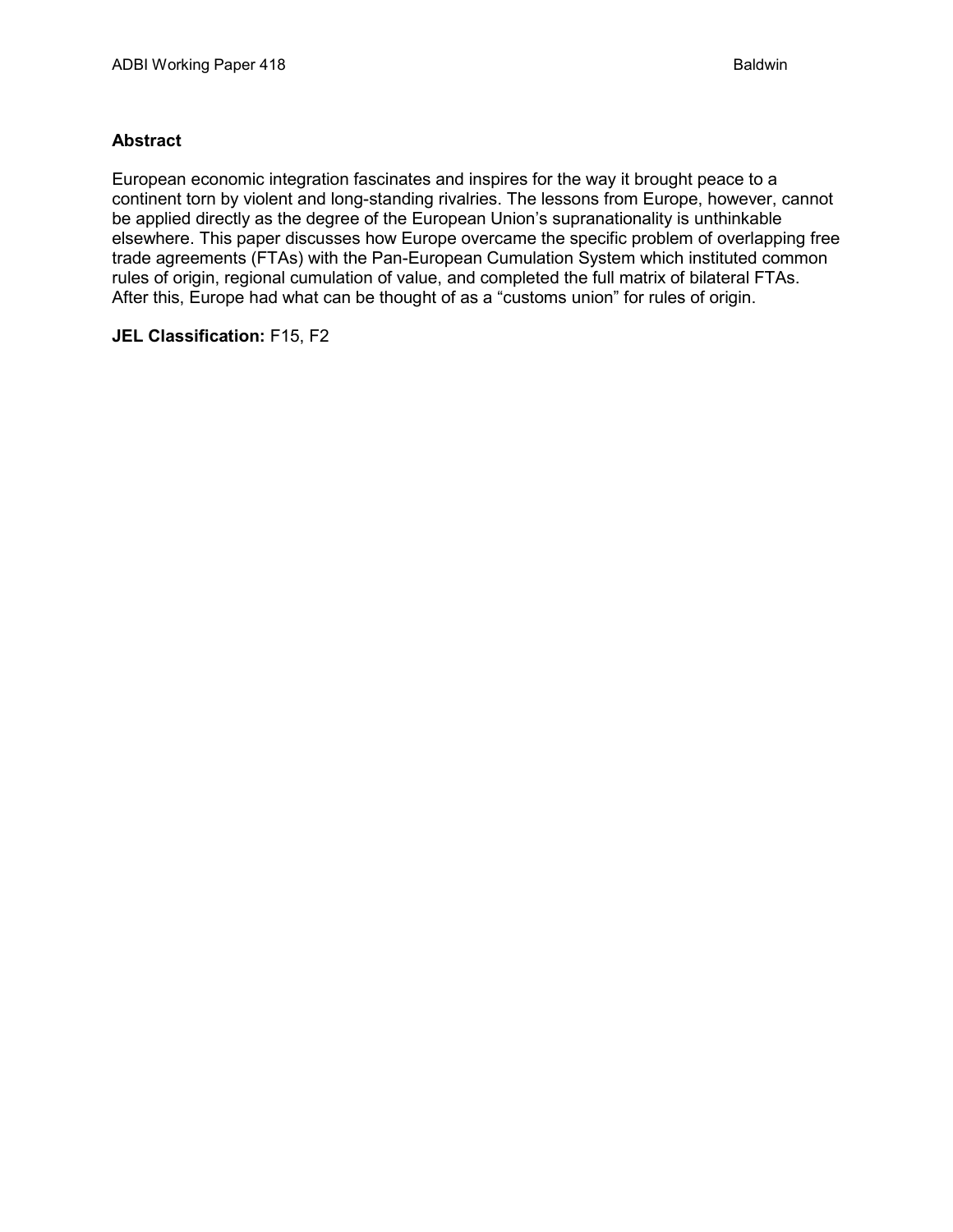# **Contents**

| 1 <sup>1</sup> |                                                                       |  |  |  |
|----------------|-----------------------------------------------------------------------|--|--|--|
| 2.             | How the European Spaghetti Bowl Developed and Was Multilateralized  3 |  |  |  |
|                | 2.1<br>2.2                                                            |  |  |  |
| 3 <sub>1</sub> |                                                                       |  |  |  |
| 4 <sub>1</sub> |                                                                       |  |  |  |
|                |                                                                       |  |  |  |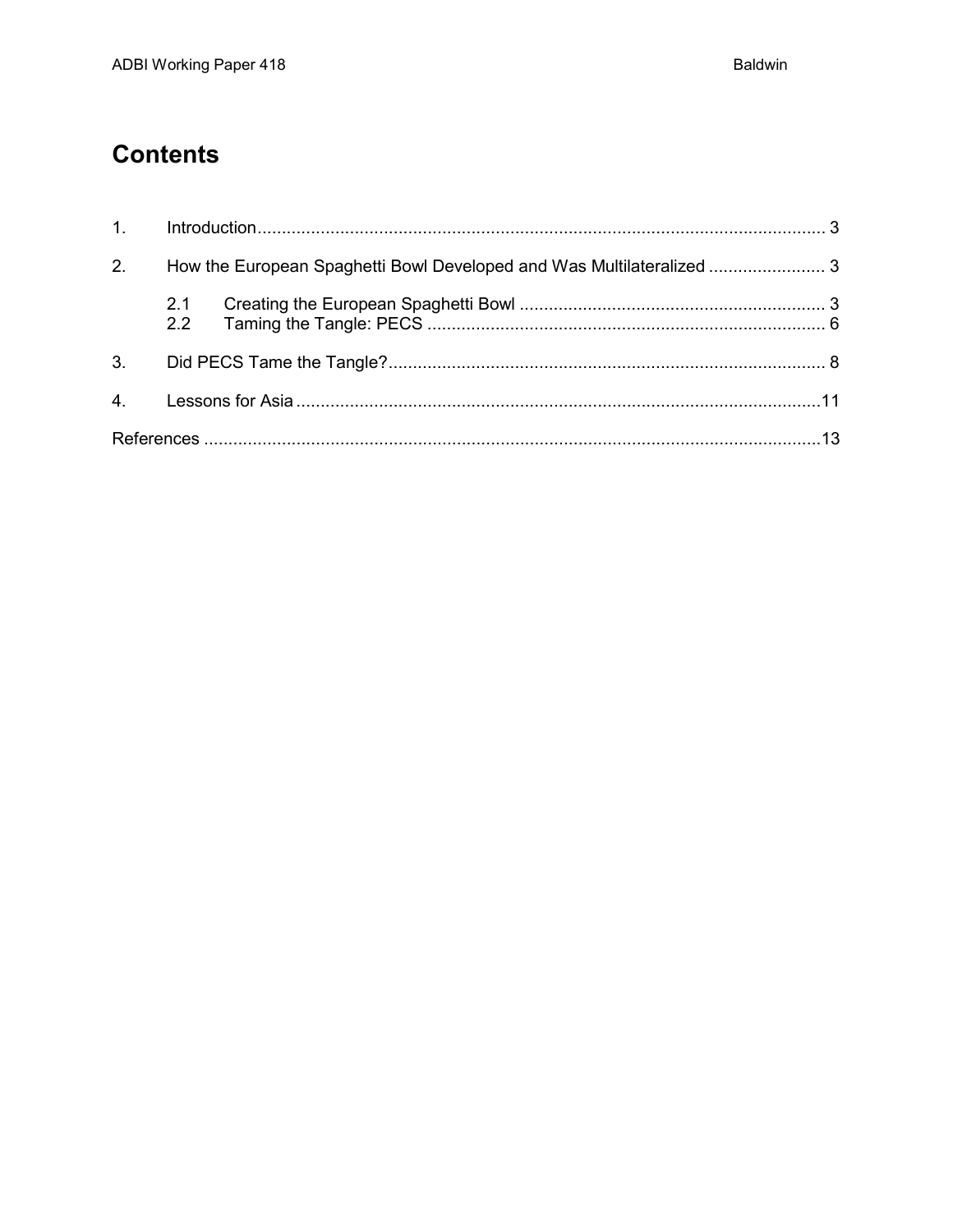# <span id="page-4-0"></span>**1. INTRODUCTION**

European economic integration fascinates and inspires. It brought peace and prosperity to a Continent that had, until sixty years ago, engaged in almost continuous warfare for a millennium and a half.

The lessons from Europe, however, must be carefully handled. The centrepiece—the European Union (EU)—involves a degree of supranationality that few nations in the world would contemplate today. EU parliaments routinely have to pass laws their governments opposed since they were outvoted in the EU Council of Ministers. Every national court can be overruled by the EU Court as the EU law and the EU Court are supreme to national laws and courts in most areas of economic integration.

The lessons that this paper focuses on concern trade relations outside the EU27's border the European but non-EU nations' ties with each other and with the EU. Here the EU's highly unusual supranationality plays only a supporting role, so the lessons drawn may be reasonable thought of as applying to Asia. There are valuable lessons to be learned. Regionalism in Europe today is governed by a remarkably coherent set of rules. But it has not always been that way.

Several times in the post-war period, shocks fragmented the European trade system. Each time, Europe tamed the tangle and restored consistency. The driving force behind this effort to multilateralize European free trade agreements (FTAs) had nothing to do with the blaze of idealism that accompanied the EU's birth in the 1950s. The force that has driven the region to maintain coherence in its trade relations is the cold, hard logic of international business. Europe's markets are too tightly integrated to allow fragmented trade agreements to persist. European business cannot tolerate such disorder for long and their governments react accordingly.

I have written elsewhere about early episodes where intra-European trade relations were tangled by shocks and then evolved to coherence (Baldwin and Wyplosz 2003, Chapter 1). In this paper, I focus on the most recent—the implementation of the Pan European Cumulation System (PECS), which was implemented in 1997.

<span id="page-4-1"></span>The rest of the paper is organized in three sections after the introduction. The next, Section 2, provides the background on European regionalism before PECS and presents the main facts on PECS. Section 3 covers the basic economics of how changing rules of cumulation multilateralized Europe's tangle of FTAs and looks at the evidence the PECS actually worked. Section 4 considers the lessons for Asia.

## **2. How the European Spaghetti Bowl Developed and Was Multilateralized**

<span id="page-4-2"></span>Trade arrangements in Europe, which had been simple and effective from the mid-1970s, fell into disorder in the 1990s; a "spaghetti bowl" of FTAs arose. In explaining this tangle of agreements, it is useful to think of them as three bundles. West-West, East-West, and East-East arrangements (Figure 1).

## **2.1 Creating the European Spaghetti Bowl**

The harmonious West-West arrangements in the late 1980s could be thought of as "concentric circles". The inner circle was the EU. The outer circle included the European Free Trade Association (EFTA) nations—Switzerland, Norway, Liechtenstein, and Iceland and the three EFTA countries that joined the EU in 1994—Austria, Finland, and Sweden. The inner circle was governed by the Treaties of Rome, which created very deep integration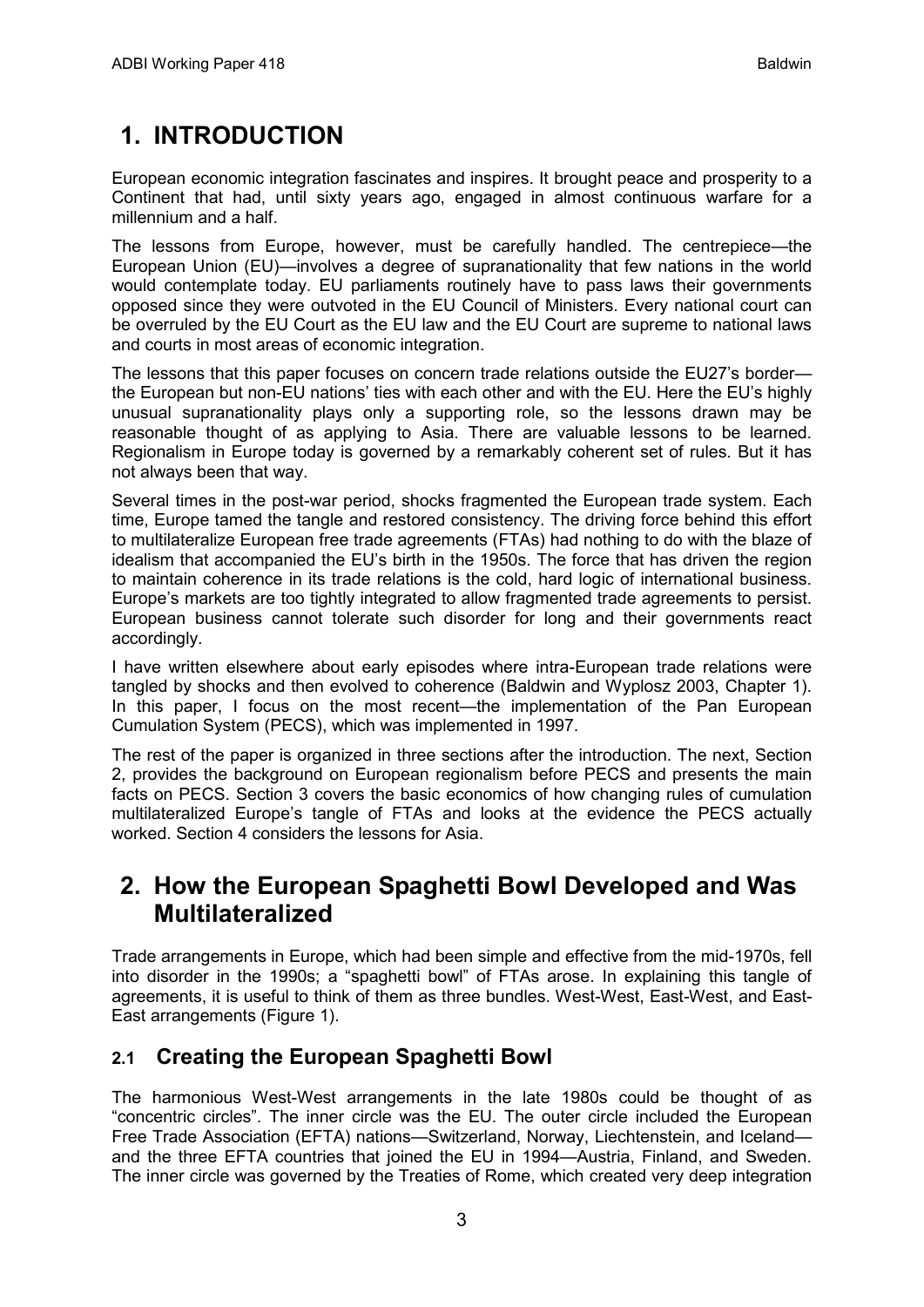among EU members—a depth that had been greatly augmented by the completion of the Single Market between 1986 and 1992. Trade among EFTA members was duty free due to EFTA's founding document, the Stockholm Convention. Trade between the EU and each EFTA country was duty free thanks to bilateral FTAs that the EU and each EFTA signed in the mid-1970s.

This concentric-circle integration was radically deepened with the European Economic Area agreement signed in [1](#page-5-0)994.<sup>1</sup> Outer-circle integration deepened to the Single Market leveli.e., the free movement (in principle) of goods, services, capital, and labor, and the innercircle was, in 1992, deepened to include monetary union. As a result, workers in any nation located in the inner or outer circles had the right to work in any other nation in the system.



**Figure 1: European Spaghetti Bowl, 1995**

The break-up of the Soviet Union and dissolution of its control over Central and Eastern European countries (CEECs) in the late 1980s is what triggered the spaghetti bowl. The EU reacted swiftly to the geopolitical events by providing emergency aid and loans to the fledgling democracies. The CEECs, however, wanted much more. They all announced that they wanted to join the EU as soon as possible. The EU, by contrast, was initially reluctant.

Instead of acknowledging the CEECs' interest in membership, the EU signed Association Agreements, commonly known as Europe Agreements, with Poland, Hungary, and Czechoslovakia in 1991. Europe Agreements for other CEECs followed, and by 1994, the EU had such deals with Romania, Bulgaria, Albania, Estonia, Latvia, and Lithuania. Due to the profound ambivalence that many EU members had concerning membership for the CEECs, the entry into force of the Europe Agreements was substantially delayed. For example, the Europe Agreements signed with Hungary and Poland in December 1991 entered into force only in February 1994.

<span id="page-5-0"></span> $1$  Swiss participation in the Single Market was arranged separately via the Bilateral Accords.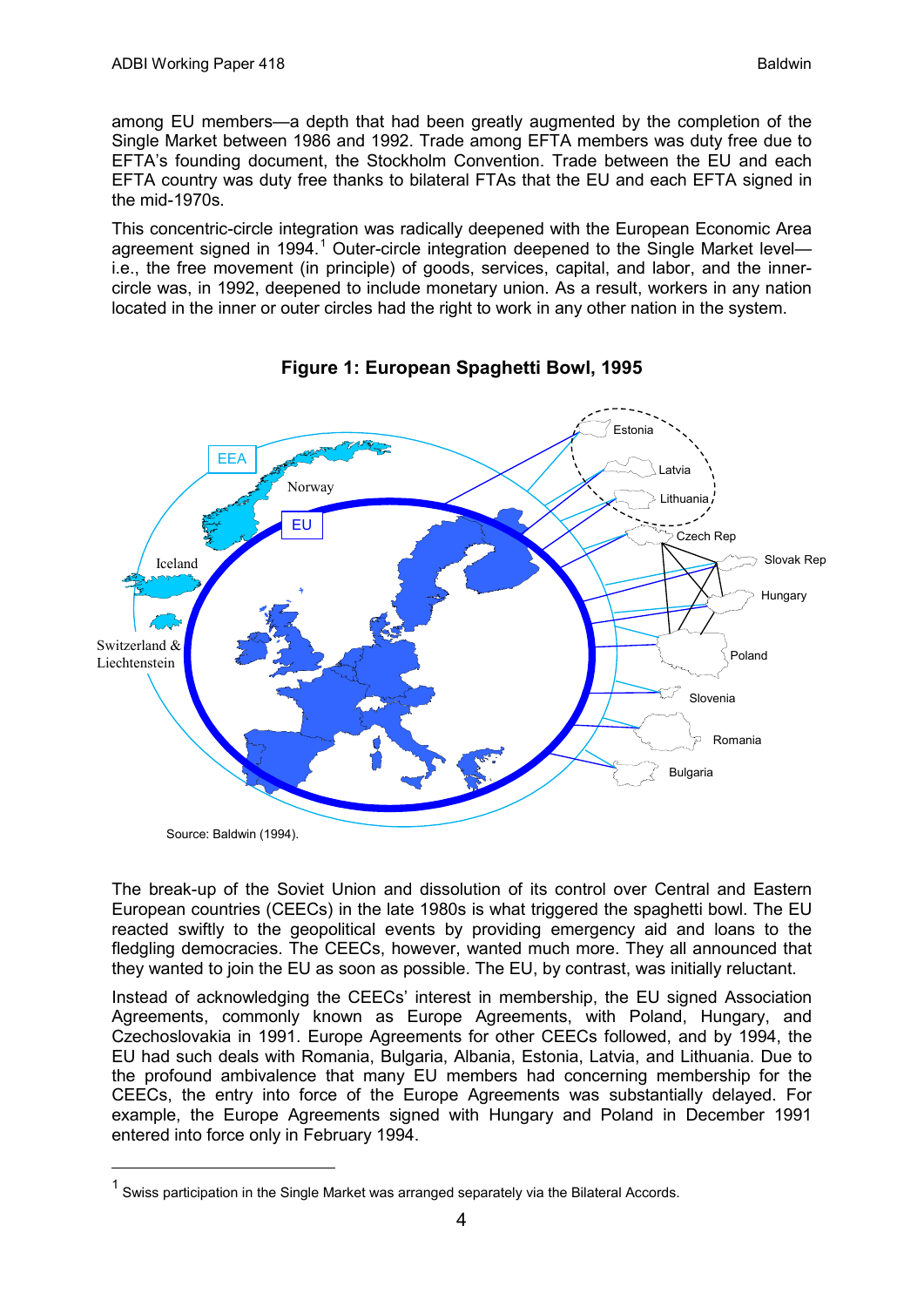EFTA at the time paralleled the EU's moves—to avoid discrimination for their exporters. That is, the EFTA members signed their own bilateral agreements with each of the CEECs soon after the EU's bilateral agreements were completed. These agreements were fairly similar to the Europe Agreements in terms of economic integration.

The third aspect of the 1990s spaghetti bowl was the East-East deals. Some CEECs signed trade arrangements among themselves with the most important being the 1991 Central European Free Trade Agreement.

### **2.1.1 Political economy of ROOs and ROCs**

The EU's hegemonic position meant the EU-CEEC bilaterals all had the same rules of origin and all imposed bilateral cumulation. The EFTA agreements also each had their own rules of origin and bilateral cumulation which were similar to, but not identical to, the EU rules of origin (ROOs). The ROOs for the East-East agreements were also different. Thus the distortions created by the preferences were exaggerated by ROOs and bilateral rules of cumulation (ROCs). This spaghetti bowl pattern did not emerge by mistake.

Rules of origin and/or exclusions and cumulation rules affect the fortunes of organized lobbies and so are influenced by the usual political economy considerations. The politically optimal structure of a given bilateral FTA depends upon the comparative advantages of the two nations and the particular political strengths of various interest groups at the time the deal is signed.

For example, EU producers in a given sector may be worried about competition from Czech producers, but not Polish producers. To protect themselves from this competition after the FTA, they can lobby the EU for restrictive ROOs that effectively exclude the product causing concern. Since such lobbying is expensive, EU producers focused on the most threatening products. Since the special interests driving this sort of protection vary across bilateral trade relationships, it is natural the ROOs will differ across bilateral trade agreements.

The political economy of bilateral cumulation is different. Take the example of the hub-andspoke bilaterals that the EU signed with Hungary and Poland in the 1990s. Suppose the EU cloth industry competes directly with Polish cloth firms, and suppose the EU industry wins protectionist ROOs on cloth that forces all shirts imported duty-free into the EU market to be made either of EU cloth or of locally-produced cloth. When cumulation is bilateral, the ROO will force Hungarian shirt producers to switch from buying Polish cloth to buying EU cloth in order to get duty-free status for their shirts in the EU.

In this way, when protectionist ROOs are combined with bilateral cumulation, the result is higher profit for EU-based intermediate good producers (cloth makers in this case). The bilateral cumulation plus ROO acts like a Hungarian tariff on Polish cloth—a tariff that provides EU producers with an advantage in the Hungarian market. By contrast, diagonal cumulation—which would allow the Hungarian shirt-makers to use Polish cloth in meeting the ROOs—would not shift sales to EU cloth makers. The main point is that the same ROO can boost EU cloth-producers' profits much more when it is combined with bilateral cumulation. Of course, the bilateral cumulation harms the Polish cloth-makers, but they have little political economy leverage in the EU-Hungary FTA negotiations. In a nutshell, supply switching is the driving force behind bilateral-cumulation aspects of the spaghetti bowl.

### **2.1.2 How preferential?**

The conclusions of the Uruguay Round led to progressive cuts in the EU's external tariffs, taking the average down from 8% to 5%. Even in 1995, however, the tariffs were quite low for the most heavily-traded goods. Nevertheless as Table 1 shows, the most-favored nations (MFN) tariffs were substantial in some sectors—the so-called sensitive sectors. In particular, the tariffs are high enough to make duty free trade worthwhile as the averages presented in the table hide substantial variations among tariff lines.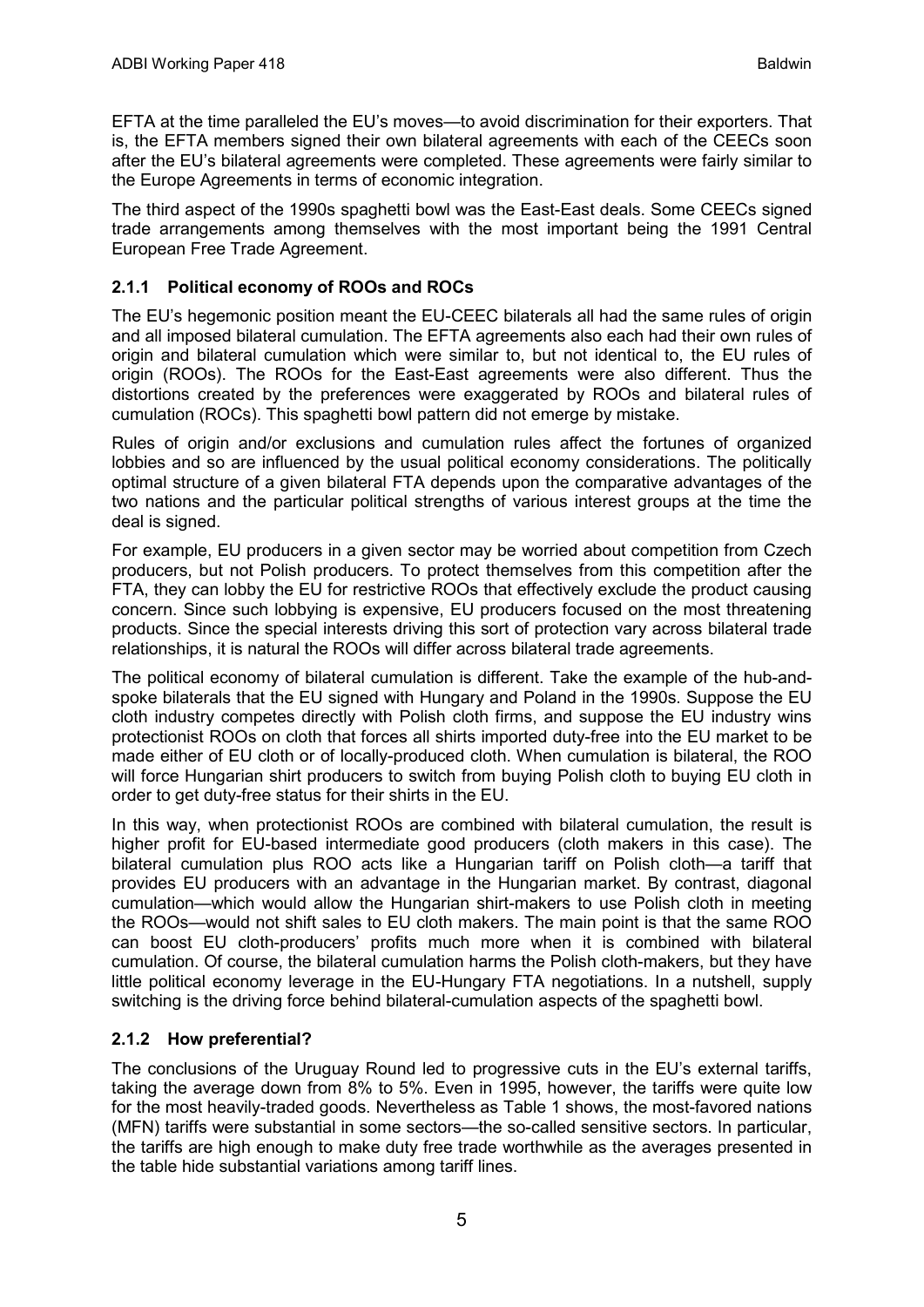| Sector                            | Mean | Sector                                        | Mean |
|-----------------------------------|------|-----------------------------------------------|------|
| Food products                     |      | 16% Miscellaneous petroleum and coal products | 4%   |
| <b>Beverages</b>                  |      | 11% Rubber products                           | 5%   |
| Tobacco                           |      | 42% Plastic products                          | 5%   |
| <b>Textiles</b>                   |      | 10% Pottery china earthenware                 | 11%  |
| Wearing apparel except footwear   |      | 13% Glass and products                        | 7%   |
| Leather products                  |      | 5% Other non-metallic mineral products        | 5%   |
| Footwear except rubber or plastic |      | 10% Iron and steel                            | 6%   |
| Wood products except furniture    |      | 6% Non-ferrous metals                         | 6%   |
| Furniture except metal            |      | 6% Fabricated metal products                  | 6%   |
| Paper and products                |      | 9% Machinery except electrical                | 5%   |
| Printing and publishing           |      | 9% Machinery electric                         | 6%   |
| Industrial chemicals              |      | 8% Transport equipment                        | 8%   |
| Other chemicals                   |      | 7% Professional and scientific equipment      | 6%   |
| Petroleum refineries              |      | 5% Other manufactured products                | 6%   |
| All goods (trade weighted)        | 8%   |                                               |      |

|  | Table 1: EU Tariffs in 1995 (trade weighted by sector) |
|--|--------------------------------------------------------|
|--|--------------------------------------------------------|

<span id="page-7-0"></span>Note: Tariff lines with zero tariffs are excluded from the sector averages.

Source: Adapted from Karacaovali and Limao (2007).

## **2.2 Taming the Tangle: PECS**

The unsatisfactory state of trade relations in Europe lead policymakers to implement changes that multilateralized the spaghetti bowl. The Pan-European Cumulation System (PECS) was created in 1997 to multilateralize trade in Europe, specifically among EU, EFTA, and CEECs. PECS completed all three elements of multilateralization:

• Fill-in FTAs;

FTAs already existed between the EU and all the CEECs, and between the EFTA countries and the all the CEECs, so the main task here was filling in the missing FTAs among the CEECs themselves.

• Harmonize ROOs;

The rules of origin protocols of all the underlying FTAs were modified to have identical rules—a set of rules that is often called the EU's "Single List".

Regionalize ROCs.

Under PECS, nations can source parts and components from within PECS without fear of the resulting product losing its origin status (and thus its right to duty-free treatment). This is known as diagonal cumulation and it is best thought of as a customs union of ROOs. Specifically, products which have obtained originating status in any PECS member can be counted as locally-produced when meeting subsequent rules of origin criteria.

#### Enlargement

PECS was extended to Turkey in 1999, and the EU promised in 2003 to extend it to nations with the Euro-Med bilaterals by 2010. Progress on extending PECS to Mediterranean nations has been very uneven to date (European Commission 2013).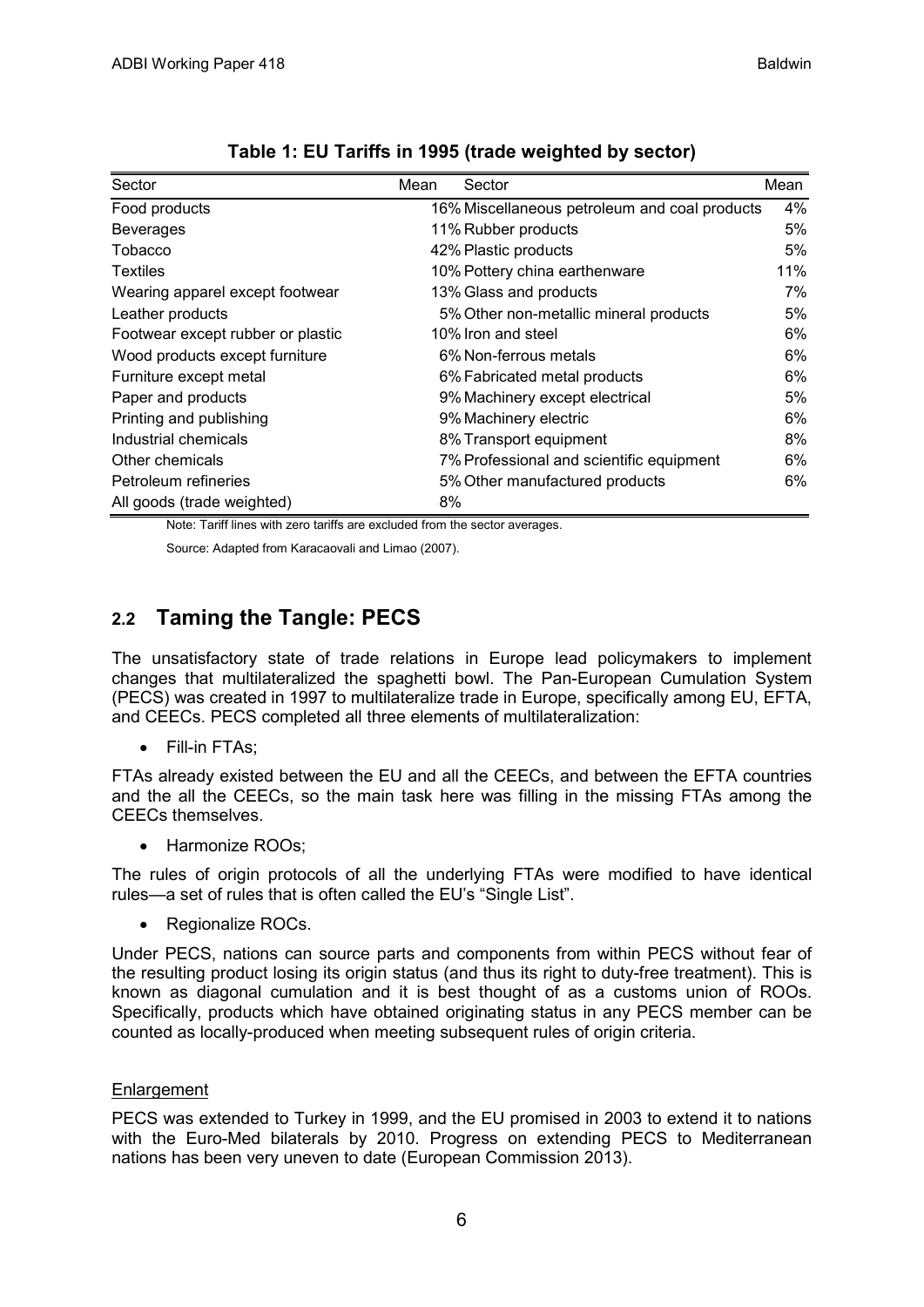### **Politics of PECS**

To see what lessons PECS has for Asia, it is important to understand the political economy forces that brought PECS to life. The basic political economy logic is simple.

As the 1990s progressed, competition from low-wage nations mounted just as the cost of trading goods and ideas fell rapidly. In Europe, as had happened in East Asia since the mid-1980s, staying competitive required firms to scour the world for the cheapest inputs and often this entailed the establishment of complex supply networks in which components were shipped among many nations at various stages of processing. As part of this, EU firms often found it profitable to unbundle their manufacturing process and off-shore the production of some components to low-wage-low-productivity nations, such as those in Central Europe. The spaghetti bowl syndrome made it difficult to optimize manufacturing. Some final good have hundreds of intermediate inputs, some of which pass through several nations during their production. This made the spaghetti bowl syndrome a nightmare for many European businesses.

In short, the spaghetti-bowl syndrome teamed with the unbundling of the manufacturing process altered the array of political economy forces in Europe. Unbundling (also called fragmentation, or production sharing) and off-shoring from the EU meant that many EU firms that were previously protected by, or indifferent to, Europe's spaghetti bowl now became victims of the spaghetti-bowl rules. This political economy re-alignment ultimately led to a policy that reversed the spaghetti bowl.

Unbundling undermined political support for the spaghetti bowl in two distinct ways:

1. It weakened the demand for ROOs/cumulation protection since it reduced the size of the import-competing industry that was initially protected (typically low-wage-labor intensive sectors).

Some of the EU-based production that was protected by the rules of origin and bilateral cumulation shut down or moved off-shore in response to new opportunities (the opening of the CEECs and market reforms in Mediterranean economies, for example) and new competitive pressures (the emergence of the People's Republic of China, for example).

2. It raised the cost of supplying ROOs/cumulation protection since some of the EU firms that unbundled their manufacturing processes now had plants on the other side of the trade barriers.

In essence, unbundling meant that "us" became "them." Some of the EU firms that had lobbied for protectionist ROOs/cumulation in the early 1990s now became victims of those same policies.

Taking up the last point for closer inspection, it is useful to note that the spaghetti bowl harms the de-located EU firms in two ways. First, the bilateral cumulation in the EU's huband-spoke FTAs with the CEECs hindered the EU firms now based in the "spoke" economies from sourcing their inputs most efficiently. Taking up the example from above, recall that the EU shirt-maker had previously been unaffected by the EU's bilateral cumulation and ROOs on cloth (when the EU shirt-maker was located in the EU, the ROOs and bilateral cumulation had little impact). But when it moved some production to Hungary, the ROOs/cumulation "forced" it to buy from the EU even if Polish cloth was cheaper. Second, when the EU firm was located in Hungary, its shirts were subject to multiple ROOs. The EU-Hungary rules apply for the shirts it ships to the EU on one hand and the Hungary-Poland ROOs for its shipments to Poland on the other hand. Arranging production structures to satisfy two sets of ROOs is costly as is maintaining two sets of documentation necessary to obtain the two origin certificates.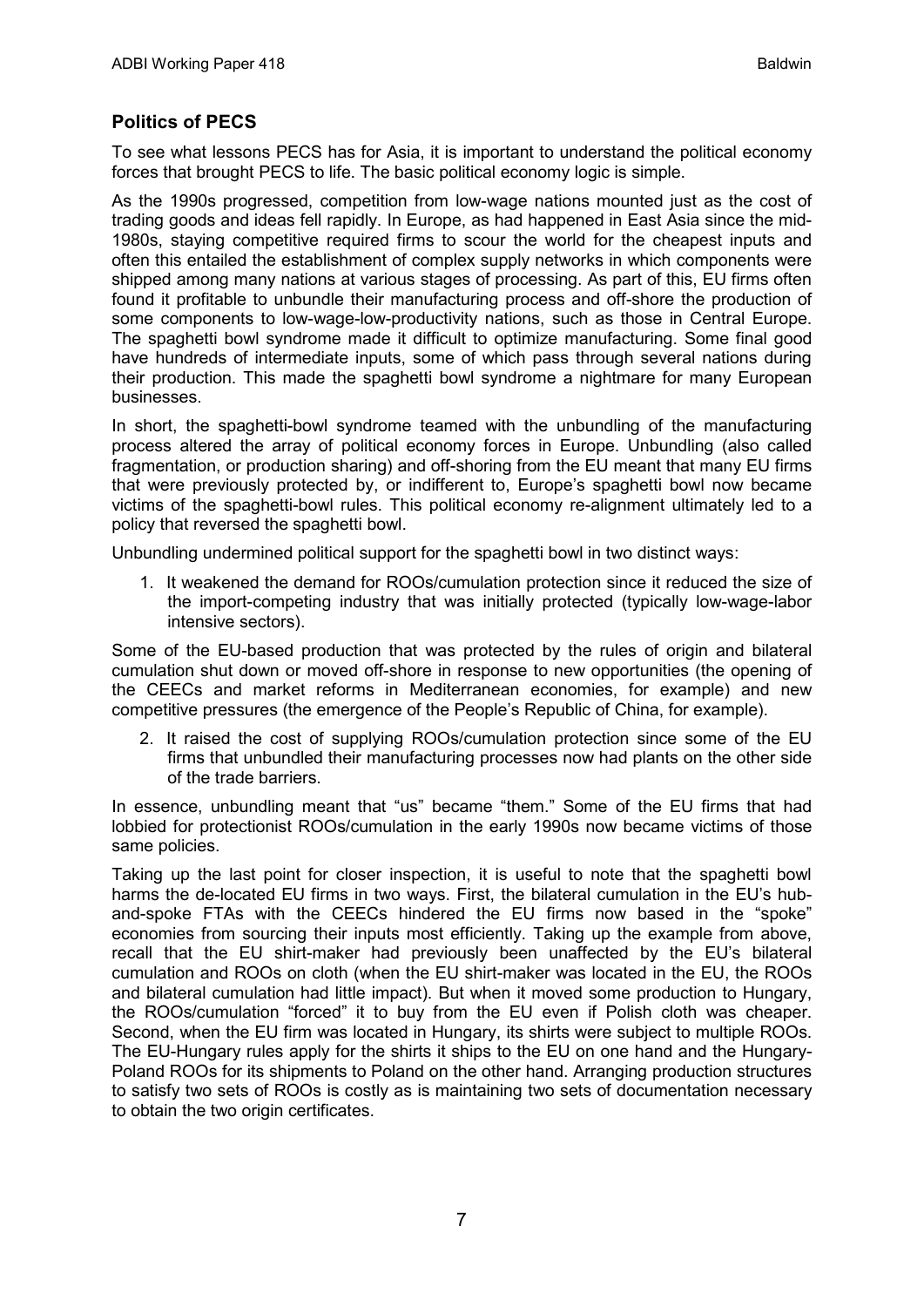

**Figure 2: PECS and European Multilateralization Circa 1999**

<span id="page-9-0"></span>CEFTA = Central European Free Trade Agreement; EFTA = European Free Trade Association; EU = European Union; PECS = Pan European Cumulation System; RoW = Rest of the World.

Source: Based on Baldwin and Wyplosz (2003).

## **3. Did PECS Tame the Tangle?**

In a hub-and-spoke system like Europe's before PECS, a main economic impact of ROOs is to suppress trade among the spoke economies—in this case the Central and Eastern European nations and the EFTA countries. After all, the political economy motive for imposing strict ROOs is to either mitigate the liberalizing effect in the goods concerned (e.g., men's shirts) or to create new business for EU producers of intermediates (e.g., cloth for men's shirts). If PECS worked, the first order impact should be to encourage trade between the spokes.

This is indeed what happened, as Figure 3 shows. The charts show total imports relative to 1997 imports from three sources:

- the EU,
- the non-EU countries that joined the PECS, and
- the Rest of the World (RoW).

These ratios were calculated for each country separately and then averaged. The numbers show that joining PECS had a big impact. It is important to recall that all PECS members had duty-free trade with each other before 1997. What PECS changed was the ROCs, not the *de jure* tariffs. Both the CEECs and EFTA members had similar evolutions prior to 1997 for all three sources. After 1997, however, imports from non-EU PECS members shot up compared to the other sources. Plainly, there are many other factors, but the sharp change in 1997—the year in which PECS was introduced—establishes a clear prima facie case that PECS helped tame the tangle by reducing the distortion of trade in intermediate goods.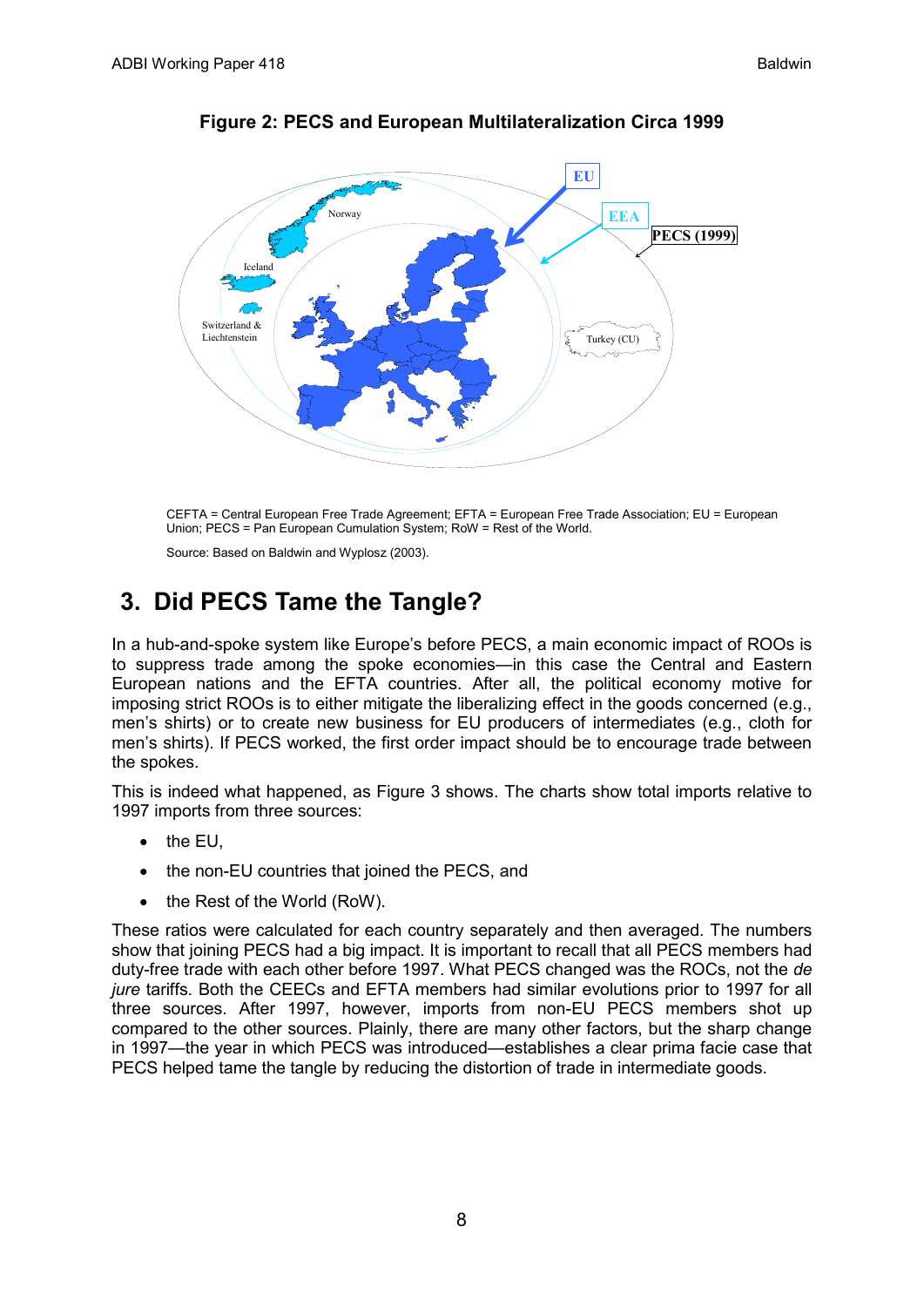

#### **Figure 2: Prima Facie Evidence that PECS Worked**

Source: Author's modification of data from Augier, Gasiorek, and Lai-Tong (2005).

#### Utilization rates

Another indicator of PECS's success is the relatively high utilization rates for Europe's free trade deals. The utilization rate most widely cited for intra-ASEAN trade is 5%, although there are indications that it has been up to 35% for Thailand in recent years. By contrast, European utilization rates are far higher as Table 2 shows. For the CEECs, more than 70% to 75% of the HS2 (Harmonised System at the two-digit level) digit groups have utilization rates at or above 50%. For the Mediterranean nations , who were not full members of PECS in 2001, the numbers are lower, but still quite high. This is particularly striking since the margins of preference in Europe are quite low in most goods due to the EU's low MFN tariffs on most goods.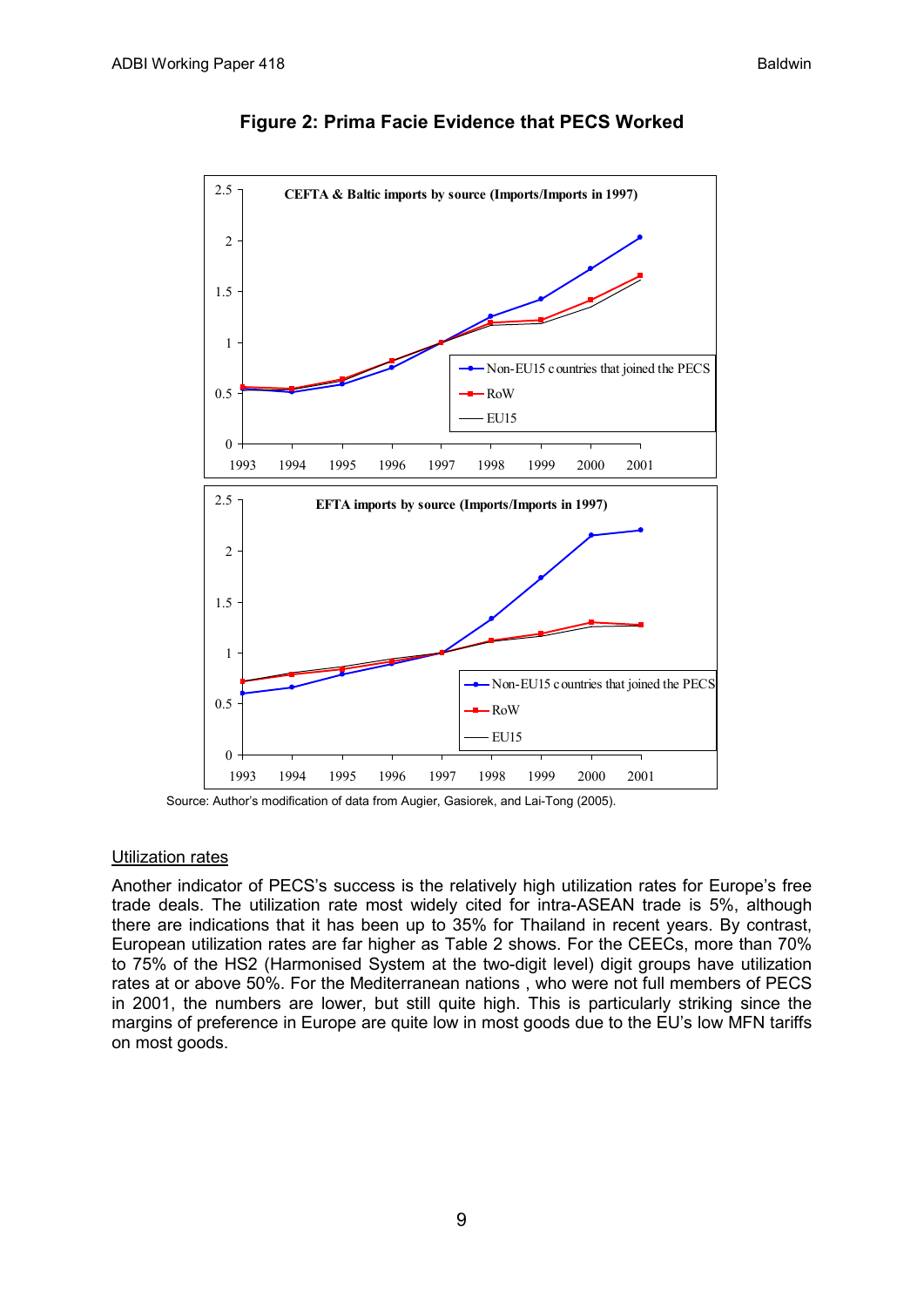|                       | % of the 96 two-digit sectors with utilization rates that are: |           |           |  |
|-----------------------|----------------------------------------------------------------|-----------|-----------|--|
|                       | Above 25%                                                      | Above 50% | Above 75% |  |
| <b>Czech Republic</b> | 81                                                             | 70        | 38        |  |
| <b>Poland</b>         | 86                                                             | 70        | 46        |  |
| <b>Hungary</b>        | 90                                                             | 75        | 52        |  |
| Egypt                 | 73                                                             | 58        | 43        |  |
| Jordan                | 67                                                             | 52        | 42        |  |
| <b>Morocco</b>        | 81                                                             | 67        | 46        |  |
| <b>Tunisia</b>        | 78                                                             | 64        | 48        |  |

### **Table 2: Distribution of Utilization Rates in Pan-Euro-Med Area, 2001**

Notes: The figures are based on tariff-line data; to summarize, products are grouped into HS2 groups and the utilization rates are calculated for each group that figures show the two-digit groups with utilization rates that are at or above the listed thresholds. For example, 86% of Poland's HS2 export groups have utilization rates above 25%.

Source: Augier, Gasiorek, and Lai-Tong (2005).

### **Econometric Evidence**

The path-breaking paper in the empirical analysis of PECs is Augier, Gasiorek, and Lai-Tong  $(2005).<sup>2</sup>$  $(2005).<sup>2</sup>$  $(2005).<sup>2</sup>$  The conclusions of that paper are clear.

- The lack of cumulation before PECS impeded trade by between 10% and 50%, depending on the time period and group of countries concerned.
- In aggregate, PECS directly increased trade between the EU's spokes on the order of 19%.
- The lack of cumulation is more important with regard to intermediate trade than manufacturing trade.
- Higher MFN tariffs are associated with bigger effects of relaxing cumulation rules.

This analysis was path-breaking, but it had its limitations. For example, a key limitation was the aggregate nature of the analysis. To the extent that rules of origin and their cumulation matter, then this is likely to be at the individual industry or product level and is likely to affect countries differently.

A very recent paper, Bombarda and Gamberoni (2008), makes two substantial advances on the Augier, Gasiorek, and Lai-Tong (2005) paper. First, they work with data at the HS6 level (Harmonised System at the six-digit level, which has about 5,000 product categories). Second, they use the most recent advance in gravity model estimation, that of Helpman, Melitz, and Rubinstein (2008). This allows for trade policy changes to alter both the extensive and intensive margins, i.e., to allow a reform to change the number of HS6 categories that are traded as well as allowing variation in the amount of trade within each trade HS6 category. The also consider a number of interactions such as the stringency of ROOs and the tariff level.

They work with three panels of data: export from the hub (EU15) to the spokes, exports from the spokes to the hub, and exports among the spokes.

**Hub-to-spoke exports**. When it comes to hub-to-spoke exports, they confirm the expected result that stringent ROOs reduce trade, but have different effects on final and intermediate goods. An increase in the stringency of ROOs (as measured by a well-known index of ROO

<span id="page-11-0"></span> <sup>2</sup> Full disclosure: I was the *Economic Policy* Managing Editor who handled this paper.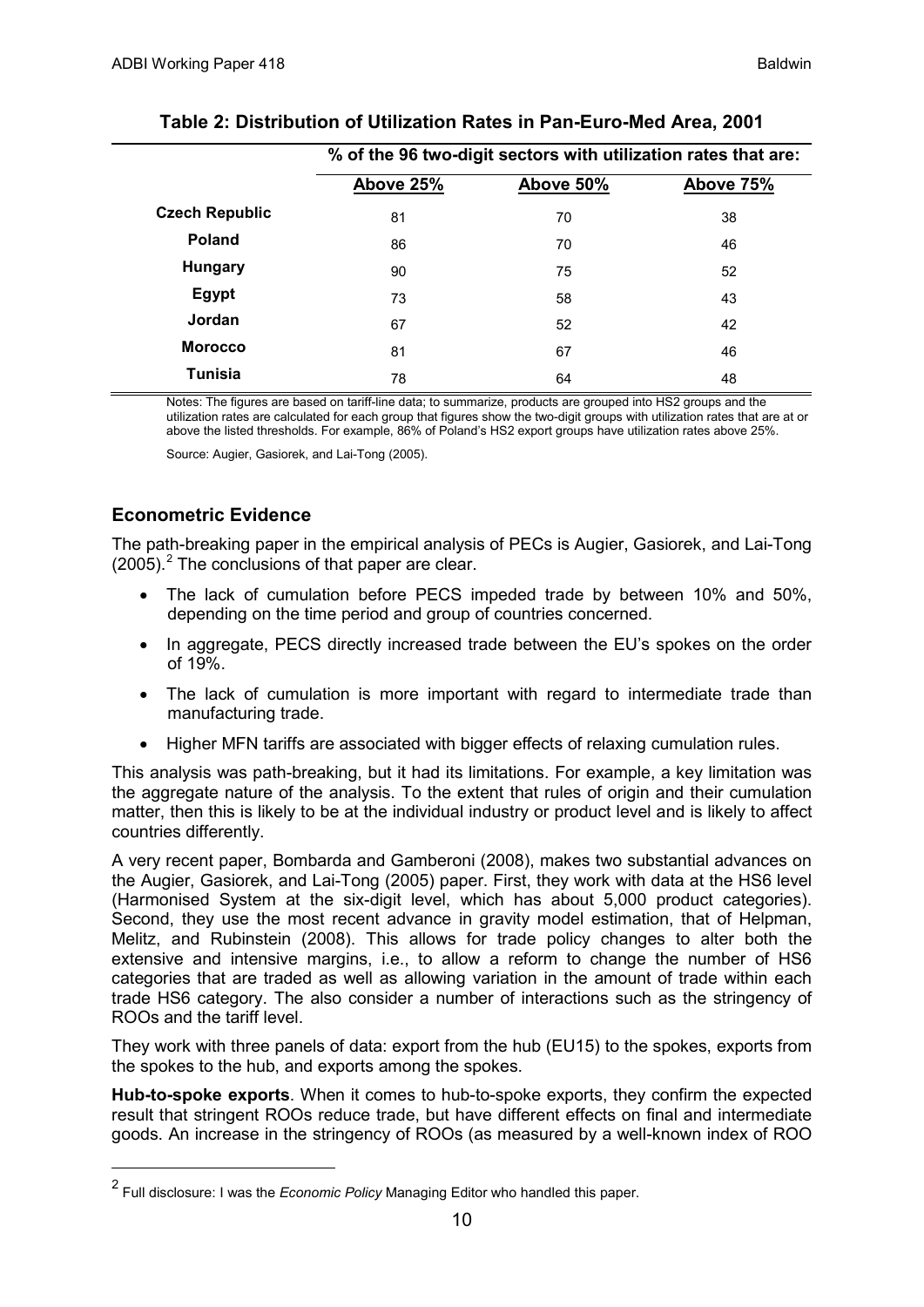restrictiveness) leads to a 0.4% decrease in intermediate trade, while it increases by 1% the probability of exporting the final good. PECS reduced the probability of exporting a intermediate good but had the opposite effect on a final good, as expected.

**Spoke-to-hub exports**. As stringent ROOs with bilateral cumulation is expected to divert intermediate trade along bilateral lines, they find as expected, that stricter ROOs increase the probability that the spokes export to the EU15, by 1%. PECS, by contrast with the hubto-spoke case, increases the probability of exporting both final and the intermediate goods as ROOs become stricter.

Looking more closely, they find evidence stringent ROOs distorted international supply chains. For the EU15, restrictive ROOs increased trade in final goods, while for spokes restrictive ROOs had a stronger impact on intermediate goods.

Comparing the hub-to-spoke and spoke-to-hub results on PECS's impact, they find that PECS resulted in a reorganization of intermediate supply sourcing. The total probability of the spokes exporting intermediate goods to the EU15 increased by 2%; the corresponding number for the EU15 fell.

<span id="page-12-0"></span>This pattern is confirmed by looking at the spoke-spoke exports. PECS increased in both final and intermediate trade among spokes. Presumably, the impact on final exports came as the decrease in the price of the intermediate good made spoke producers more competitive in the EU market.

# **4. LESSONS FOR ASIA**

What does all this mean for multilateralizing Asian regionalism?

The first point is that problems with ROOs can be overcome. In Europe, the problem was tackled by adopting common ROOs and allowing regional cumulation. The Association of Southeast Asian Nations (ASEAN) has adopted a similar plan with its ASEAN-wide ROOs and regional cumulation. The clear lesson from Europe's success is that the ASEAN practice should be spread to the whole region.

Given the lack of a regional hegemon and the rather modest leverage that ASEAN has over the trade giants in the region, this "do as ASEAN does" recommendation is probably impractical—although it is certainly a goal worth striving for.

The second lesson from Europe is that business is the main *demandeur* for taming the tangle—especially businesses involved in international production sharing. Since this is a hallmark of East Asian manufacturing, one might think that the need for coherence in the region would have already led to multilateralization along the lines of PECS. In fact, in the absence of a regional hegemon that could encourage/cajole nations into adopting a single list of ROOs, nations have unilaterally tamed the tangle of ROOs by making them irrelevant in the most heavily traded goods—mechanical and electrical machinery. They have done this by setting their applied MFN tariffs to zero or at least lowering them in line with preferential tariffs so as to avoid the emergence of significant margins of preference. This makes the tangle of ROOs irrelevant since it is not worth applying for preferential tariff treatment.

Of course, an alternative to harmonizing the ROOs and regionalizing ROCs is to eliminate preferences by cutting MFN tariffs to zero, or very low levels. From an economic efficiency perspective, this is an attractive option since it avoids artificially disfavoring suppliers from excluded nations. Moreover, this sort of solution can be implemented without strong coordination among nations, so it may also be the only politically-feasible solution. Finally, note that nations are free to cut their MFN-applied rates unilaterally, so there is no necessity for regional cooperation.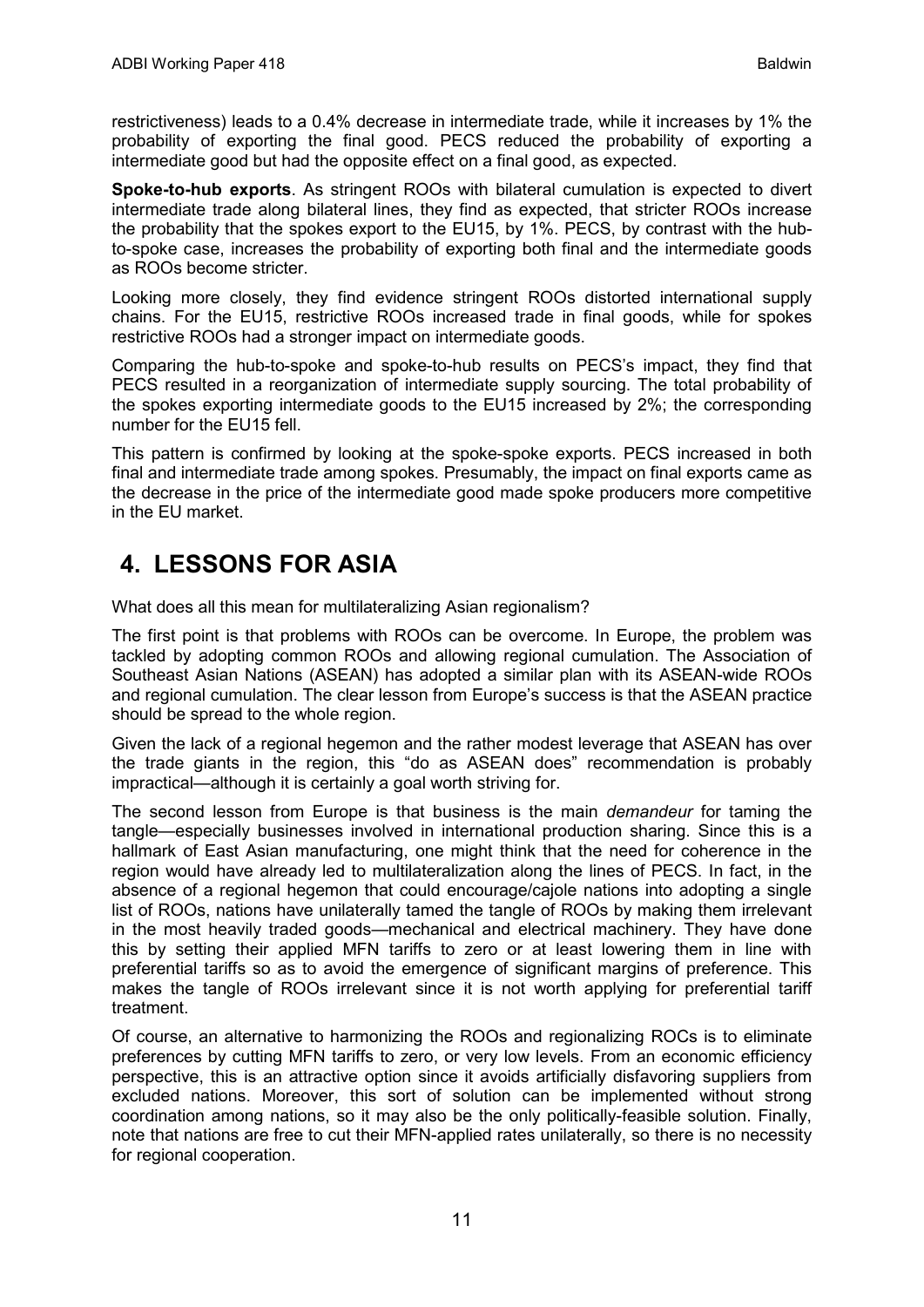One idea would be for ASEAN to convene talks on an East Asian duty-free zone for all industrial goods—something like the Information Technology Agreement of 1997 but covering all industrial goods (with as few exceptions as politically possible). Given the importance of East Asia in global manufacturing, such an initiative might well trigger a worldwide free trade area in industrial goods. After all, if an East Asian industrial free trade zone looked likely to succeed, the United States and the EU would have to choose between joining or facing tariff discrimination.